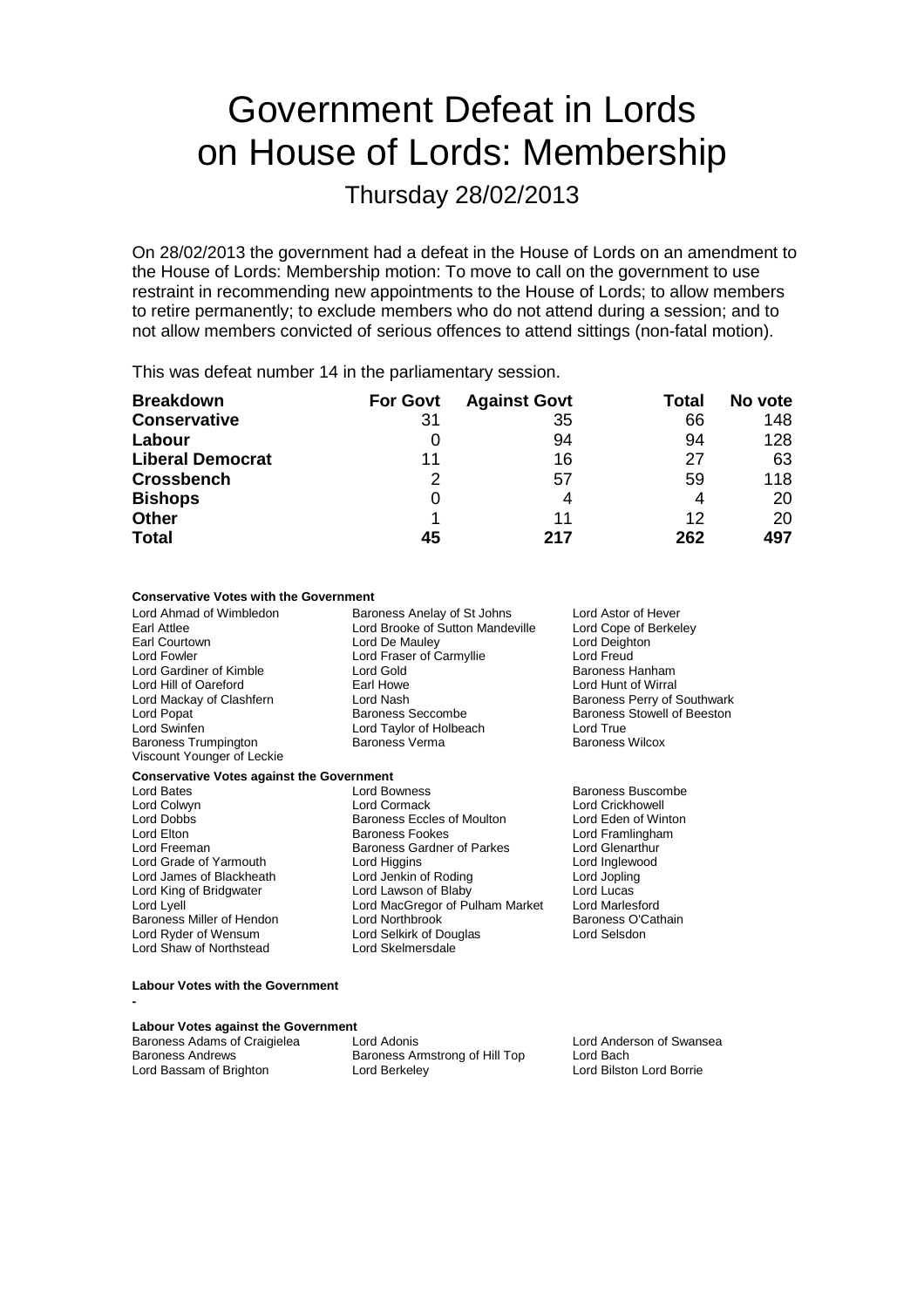Lord Brooke of Alverthorpe Lord Brookman<br>
Lord Browne Cord Campbell-Lord Clarke of Hampstead Lord Clinton-Davis<br>Baroness Corston Baroness Crawley Baroness Farrington of Ribbleton Lord Filkin<br>Baroness Gale **Lord Gordon of Strathblane** Lord Grantchester Lord Grenfell<br>
Viscount Hanworth Lord Harrison Lord Richard **Baroness Royall of Blaisdon**<br>Baroness Sherlock **Baroness Sherlock** Viscount Simon Lord Young of Norwood Green

Lord Campbell-Savours<br>
Lord Clinton-Davis **Lord Colling Colling Colling Colling** Lord Collins of Highbury Baroness Corston **Baroness Crawley** Baroness Crawley Lord Davies of Stamford Lord Davies of Oldham Baroness Dean of Thornton-le-Fylde Baroness Donaghy Exames Dean of Thornton-le-Fylde<br>Lord Dubs Lord Dubs Lord Baroness I Lord Donoughue Lord Dubs<br>
Lord Donoughue Lord Elder Lord Elder Lord Elder Lord Elder Lord Engineers Cumnock<br>
Lord Foulkes of Cumnock Lord Gordon of Strathblane Baroness Gould of Potternewton<br>
Lord Greenfell<br>
Lord Grocott Viscount Hanworth **Lord Harrison** Lord Harrison **Lord Hart of Chilton**<br>Lord Haworth **Lord Hart of Chilton** Baroness Hart Bart Baroness Healy of F Lord Haworth **Baroness Hayter of Kentish Town**<br>Baroness Healy of Primrose Hill<br>Baroness Howells of St Davids Baroness Hollis of Heigham Lord Howarth of Newport Baroness Howells of St Davids<br>Lord Hughes of Woodside Lord Hunt of Kings Heath Lord Irvine of Lairg Lord Hughes of Woodside Lord Hunt of Kings Heath Lord Irvine<br>
Lord Janner of Braunstone Baroness Jones of Whitchurch Lord Judd Lord Janner of Braunstone **Baroness Jones of Whitchurch** Lord Judd<br>
Lord Kennedy of Southwark **Baroness Kennedy of The Shaws** Baroness Kingsmill Baroness Kennedy of The Shaws Baroness Kingsmill Baroness Kingsmille Baroness Kingsmille Baroness Ki Lord Knight of Weymouth Lord Lord Lea of Crondall Cord Lipsey<br>
Lord Macdonald of Tradeston Lord Maxton Lord Maxton Lord McAvoy Lord Macdonald of Tradeston Lord Maxton Lord McAvo<br>
Baroness McIntosh of Hudnall Lord McKenzie of Luton Lord Monks Baroness McIntosh of Hudnall Lord McKenzie of Luton Lord Monks<br>
Baroness Morgan of Huyton Lord Morris of Handsworth Lord Patel of Bradford Baroness Morgan of Huyton Lord Morris of Handsworth Lord Patel of I<br>
Lord Ponsonby of Shulbrede Lord Prescott<br>
Lord Prescott Baroness Pitkeathley **Lord Ponsonby of Shulbrede** Lord Prescott<br>
Baroness Prosser **Baroness Ramsav of Cartvale** Lord Reid of Cardowan Baroness Prosser **Baroness Ramsay of Cartvale** Lord Reid of Lord Reid of Cartvale Cord Reid of Baroness Royall of Blaisdon Baroness Sherlock **Viscount Simon**<br>
Lord Soley **Baroness Smith of Basildon**<br>
Lord Soley **Baroness Symons** of Vernhand Lord Stevenson of Balmacara Lord Stevenson of Balmacara Baroness Symons of Vernham Dean<br>Baroness Thornton Baroness Symonig Lord Temple-Morris Baroness Thornton Lord Touhig **Examples Furner of Camden** Lord Warner<br>
Baroness Turner of Camden Lord Warner<br>
Baroness Wheeler Baroness Whitaker Lord Watson of Invergowrie **Baroness Wheeler** Baroness<br>
Baroness Wilkins **Baroness** Lord Williams of Elvel **Baroness** Lord Wills Lord Williams of Elvel

### **Liberal Democrat Votes with the Government**

Baroness Kramer **Example 2** Lord McNally Lord McNally Lord Newb<br>Baroness Northover **Contains Baroness Randerson** Lord Tyler Lord Wallace of Tankerness

**Liberal Democrat Votes against the Government**

Baroness Hussein-Ece Lord Lee of Trafford Lord Lester of Herne Hil<br>
Lord Maclennan of Rogart Lord Palmer of Childs Hill Lord Phillips of Sudbury Lord Maclennan of Rogart Lord Palmer of Childs Hill<br>Lord Redesdale Lord Sharkey Lord Steel of Aikwood Baroness Thomas of Winchester

Baroness Randerson<br>Lord Wallace of Saltaire

#### **Crossbench Votes with the Government** Lord Laming

### **Crossbench Votes against the Government**

Baroness Afshar **Lord Alton of Liverpool** Lord Armstrong of Ilminster<br>
Lord Best Lord Blair of Boughton **Lord Broes** Baroness Butler-Sloss Lord Cobbold Lord Condon Baroness Coussins **Collect Craig of Radley** Craigavon Craigavon Craigavon Craigavon Craigavon Craigavon Craigavo<br>Cord Cames Deech Lord Eames Lord Elystan-Morgan Viscount Falkland Lord Fellowes Baroness Greengross<br> **Baroness Greengross**<br>
Baroness Hayman<br>
Baroness Hayman Baroness Howarth of Breckland Baroness Howe<br>
I ord Kakkar Cord Cord Kilclooney Lord Lloyd of Berwick Lord Low of Dalston Lord Luce Countess of Mar **Baroness Masham of Ilton Lord Moser**<br>
Lord Moser **Lord Ouseley** Lord Moser **Lord Ouseley Community** Baroness Prashar<br>
Lord Quirk **Baroness Prashar**<br>
Lord Quirk **Baroness Prashary Lord Ramsbotham** Baroness Richardson of Calow Earl Sandwich **Earl Scott Calow** Earl Sandwich Lord Scott of Foscote<br>
Lord Singh of Wimbledon **Earl Scott Scott Scott Calon** Cord St John of Bletso Lord Singh of Wimbledon Viscount Slim Viscount Strangender<br>
Baroness Stern **Digenomia Contains** Baroness Stern Lord Stirrup Lord Sutherland of Houndwood Lord Trees **Communist Communist Lord Walpole**<br>
Lord Wight of Richmond Baroness Young of<br>
Lord Wright of Richmond Baroness Young of

Lord Blair of Boughton **Lord Broers**<br>
Lord Cobbold **Lord Condon** Baroness Deech in the Lord Eames Theorem Lord Eames Theorem Lord Eames Theorem Lord Fellowes Lord Kilclooney **Lord Lewis of Newnham**<br>
Lord Lord Lord Lord Luce Lord Ramsbotham **Lord Rees of Ludlow**<br> **Lord Scott of Foscote**<br>
Lord Scott of Foscote

Lord Clement-Jones<br>
Lord McNally<br>
Lord Newby

Earl Glasgow **Baroness Harris of Richmond Lord Lee of Trafford Corpus** Baroness Harris of Richmond Lord Lester of Herne Hill Lord Sharkey **Baroness Sharp of Guildford**<br>
Lord Stephen **Baroness Sharp of Guildford** 

Baroness Hayman **Exercise Baroness Hayman** Lord Hennessy of Nympsfield<br>
Baroness Howe of Idlicote **Lord Janyrin** Baroness Young of Hornsey